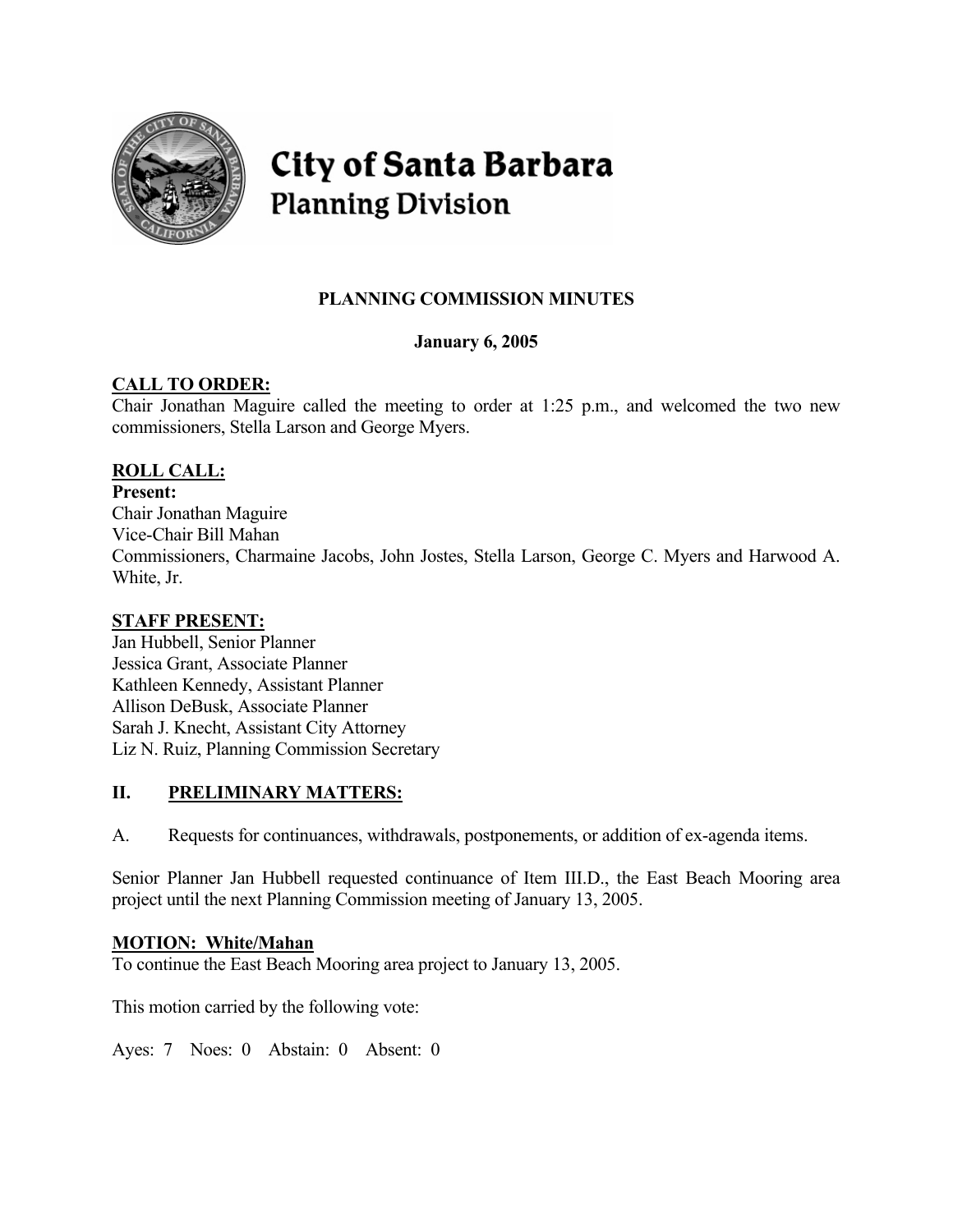B. Announcements and appeals.

Ms. Hubbell welcomed Recording Secretary Liz Ruiz, and Assistant Planner Chelsey Swanson, Development Review, who was not present. She also informed the Commission that an appeal was received from Caltrans, and the 218 Santa Cruz appeal will be withdrawn.

Chair Maguire stated that a City Councilmember indicated to him that they would like one or two members of the PC to be at their next meeting regarding issues around the State Route 225 relinquishment study.

- C. Comments from members of the public pertaining to items not on this agenda.
- 1. Myfanwy DeVoe spoke on the Veronica Meadow project.
- 2. Paul Hernadi expressed his thoughts on future City projects.
- 3. Jim Kahan found the luncheon meeting very informative and urged the PC to consider having them televised.

The public comment was closed at 1:36 p.m.

#### **III. NEW ITEMS:**

#### **ACTUAL TIME: 1:36 P.M.**

#### A. **APPLICATION OF LARRY THOMPSON, ARCHITECT AND AGENT FOR MARLIES MARBURG, PROPERTY OWNER; 1316 AND 1327 BATH STREET; APN: 039-121-020 AND 039-112-009; R-4- HOTEL-MOTEL-MULTIPLE RESIDENCE ZONE; GENERAL PLAN DESIGNATION: RESIDENTIAL – 12 UNITS PER ACRE (MST2001-00822)**

The proposal involves the conversion and partial demolition of a 468 square foot two-car garage to a 374 square foot hotel room for the Glenborough Inn. A 70 square foot addition is proposed to join the converted garage to the main building, which includes four existing hotel rooms. Proposed above the converted hotel room (Unit #5) is a 282 square foot hotel room (Unit #4). The former Unit #4 would be converted to a breakfast pavilion for the hotel guests. A 64 square foot gazebo is also proposed. Three uncovered parking spaces would be provided on site and two uncovered parking spaces would continue to be provided at the main site of Glenborough Inn located at 1327 Bath Street. The main site includes five additional bed and breakfast units. One of the existing parking spaces in a three car garage at 1327 Bath Street would be converted to a storage room resulting in a total of seven on site parking spaces.

The discretionary applications required for this project are modifications to allow Unit #5 to be located within the rear and interior yard setbacks, for the70 square foot addition to be located within the interior yard setback, for Unit #4 to be located in the rear yard setback and for the converted storage room to encroach into the required rear yard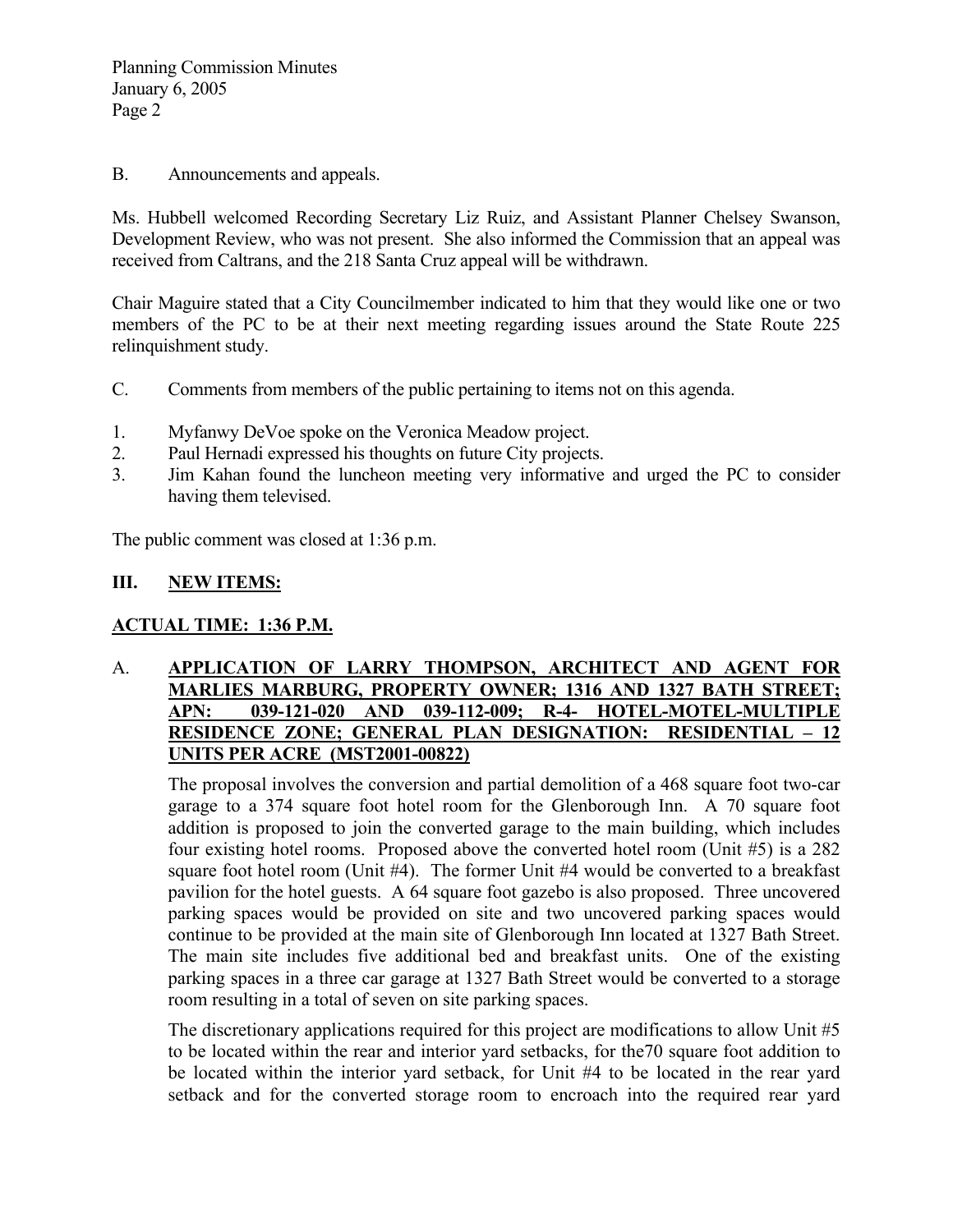setback (SBMC §28.21.050 and SBMC §28.21.085).

The Environmental Analyst has determined that the project is exempt from further environmental review pursuant to the California Environmental Quality Guidelines Section 15303.

Ms. Jessica Grant, Associate Planner, gave the staff presentation.

Larry Thompson, Architect and Agent for the applicants, gave a presentation.

The public hearing was opened at 1:50 p.m., and with no one wishing to speak, it was closed.

Commissioners' questions and comments:

- 1. Asked if the alley behind this project was public or private.
- 2. Agreed that the modifications would work.
- 3. Felt it is an improvement to the neighborhood that the utilities be underground.
- 4. Felt it would be good to get rid of the overhead power lines, and noted that this project is so much nicer than what currently exists there.
- 5. Asked if a Structure of Merit Designation has been applied for.
- 6. Asked why Bed & Breakfast's are allowed in the R-4 zone.
- 7. Felt the project is appropriate for this site as it is a good design.
- 8. Felt the scale of the project is reasonable as you cannot see that it is two-story from the street, and would like to see more landscaping to screen the gazebo.
- 9. Asked about staff parking and clarification on the conditions.

Assistant City Attorney Knecht clarified that a condition to underground utilities has to be proportionate to the development being proposed. With the proposed scope of work, the project is not required per the City Ordinance to underground the utilities since the proposed addition is less than fifty percent of the existing floor area.

Mr. Thompson responded to the Structure of Merit designation question and stated his clients are okay with pursuing a Structure of Merit designation.

Ms. Grant noted the alley behind this project is private and stated staff supportability of modifications is handled on a case by case basis. In regard to staff parking, she said employees will park on the street or in guest parking if units are not occupied. There is no parking requirement for hotel employees in the Zoning Ordinance.

Susan McLaughlin, Transportation Planning, addressed the PC and stated that many guests do not drive a car when staying at a B&B and staff is allowed to park onsite. Ms. McLaughlin also stated that bus passes and/or recycling onsite were intentionally left out due to the size of project; however, they can be added.

#### **MOTION: Jacobs/Mahan Resolution No. 001-05A Resolution No. 001-05A**

To approve the setback modifications, make the findings outlined in the Staff Report, subject to the conditions of approval, adding that the applicant apply for Structure of Merit Designation, ABR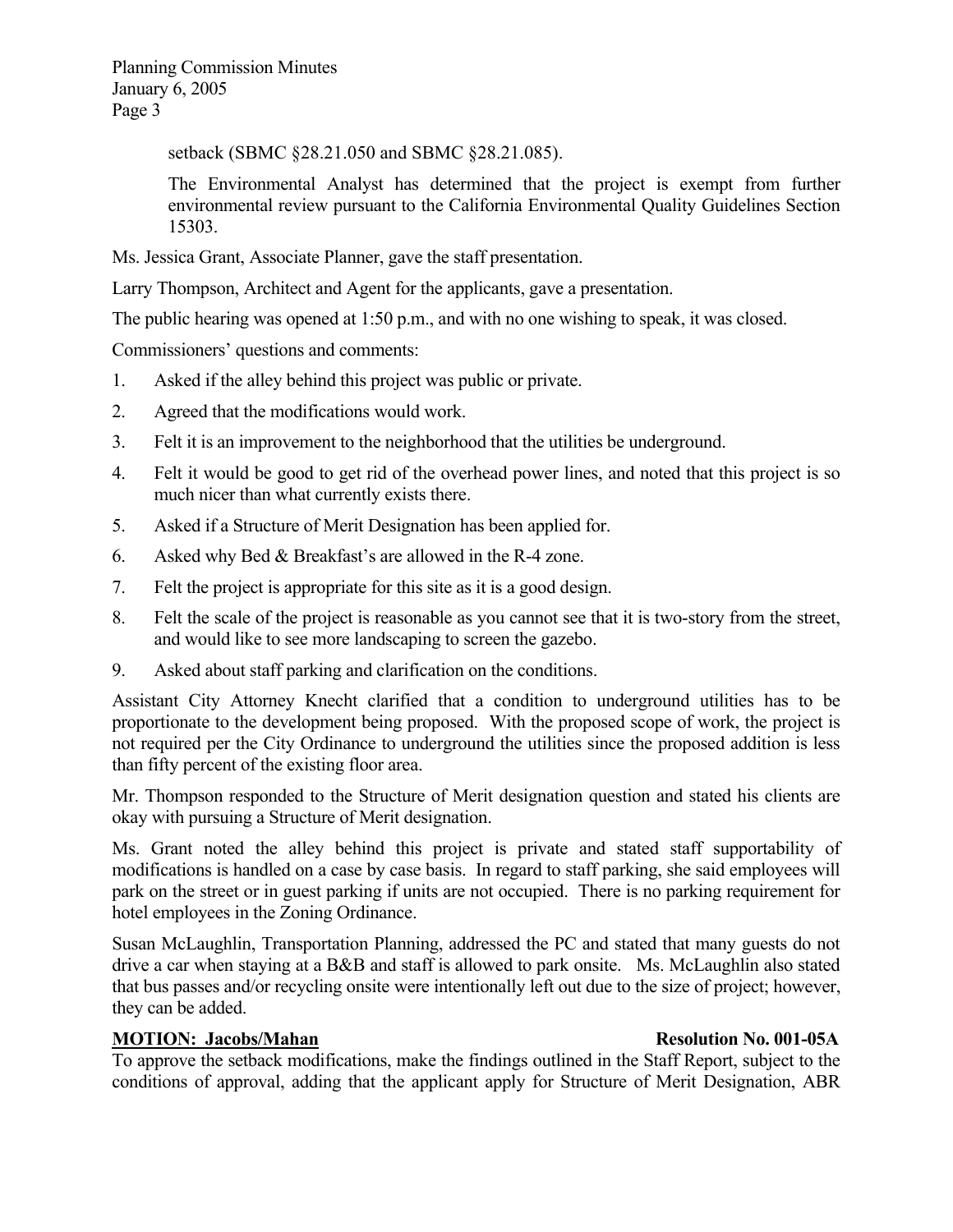review the landscape plan, offer bus passes to employees and guests, allow staff to park onsite, and add recycling.

This motion carried by the following vote:

Ayes: 7 Noes: 0 Abstain: 0 Absent: 0

Chair Maguire announced the ten calendar day appeal period.

Chair Maguire stepped down at 2:10 p.m. to avoid the appearance of a conflict of interest, and Vice-Chair Mahan stepped in as Chair.

#### **ACTUAL TIME 2:10 P.M.**

#### B. **APPLICATION OF VADIM HSU, ARCHITECT, AGENT FOR PAUL AND**  PATRICIA MULLIN, PROPERTY OWNERS, 624 MULBERRY AVENUE, APN **043-221-015, R-3: LIMITED MULTIPLE-FAMILY RESIDENCE ZONE, GENERAL PLAN DESIGNATION: RESIDENTIAL, 12 UNITS PER ACRE (MST2004-00107)**

The subject project involves a proposal for a new 851 square foot two-bedroom condominium unit, a new 473 square foot attached two-car garage and an attached one-car carport on a 5,000 square foot lot. The existing two-bedroom single-family residence of approximately 690 square feet would be converted to a condominium unit. An uncovered parking space adjacent to the existing single-family residence would remain. The existing 384 square foot garage would be removed.

The discretionary applications required for this project are:

- 1. Modification to allow the second story of Unit B to encroach into the required rear yard setback (SBMC§28.21.060); and
- 2. Tentative Subdivision Map for a one-lot subdivision to create two (2) residential condominium units (SBMC§27.07 and 27.13).

The Environmental Analyst has determined that the project is exempt from further environmental review pursuant to the California Environmental Quality Act Guidelines Section 15301 (demolition of structures), 15303 (new construction of small structures), 15305 (minor modifications), and 15315 (minor land divisions).

Ms. Kathleen Kennedy, Assistant Planner, gave the staff presentation.

Mr. Vadim Hsu, Architect for the Applicants, presented an overview of this project.

Commissioners' questions and comments:

- 1. Asked about the alleys and how people in the back unit get to Mulberry (from back to front).
- 2. Asked what will happen to the existing utilities to the house.
- 3. Expressed concern regarding access from rear unit to Mulberry Avenue and suggested that ABR review the access.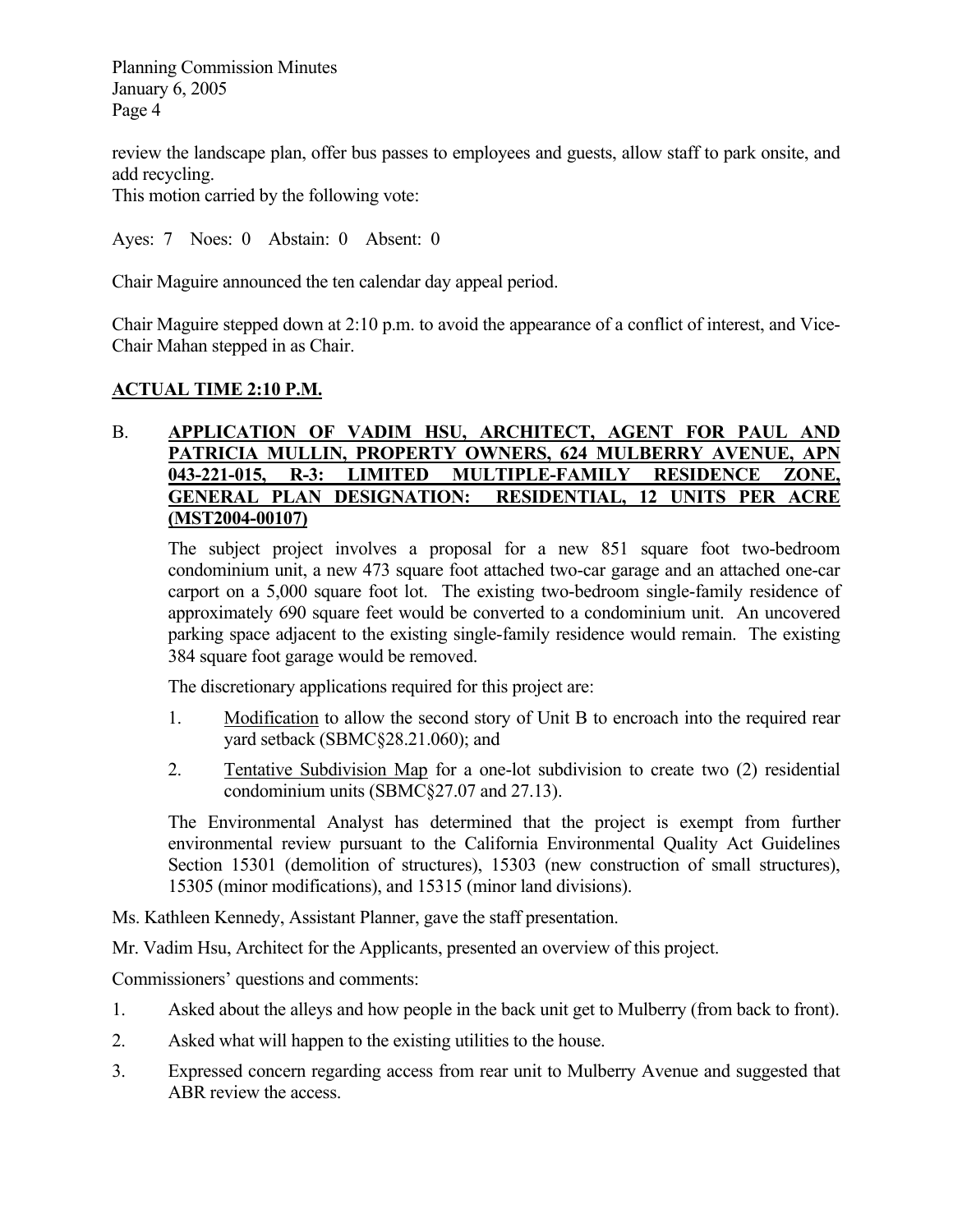4. Liked the small size of the project and the green building techniques used.

Mr. Hsu responded that the people in the back unit will use the driveway to get to Mulberry and stated all of the onsite utilities would be put underground.

The public comment was opened at 2:25 p.m., and with no one wishing to speak, it was closed.

#### **MOTION:** White/Jostes Resolution No. 002-05

To approve the tentative map and modification for the second story, subject to the findings in the staff report and the conditions of approval as amended to include revisiting access to the back unit.

This motion carried by the following vote:

Ayes: 6 Noes: 0 Abstain: 0 Absent: 1 (Maguire)

Chair Maguire returned at 2:30 p.m.

A portion of Item IV. Administrative Agenda: D. Election of Chair and Vice-Chair was taken out of order due to Commissioner White leaving prior to the next item.

#### **MOTION: White/Jacobs**

Commissioner White made a motion to nominate Chair Maguire as Chair and Commissioner Jostes as Vice-Chair.

This motion carried by the following vote:

Ayes: 7 Noes: 0 Abstain: 0 Absent: 0

The record will show Commissioner White left at 2:34 p.m. as to avoid the appearance of a conflict of interest.

#### **ACTUAL TIME 2:34 P.M.**

#### C. **APPLICATION OF SOPHIE CALVIN, AGENT FOR MITCHELL MOREHART, PROPERTY OWNER, 1237 E. COTA STREET, APN 031-190-016, R-1 ONE-FAMILY RESIDENTIAL ZONE AND R-2 TWO-FAMILY RESIDENTIAL ZONE, GENERAL PLAN DESIGNATION: RESIDENTIAL - 5 UNITS PER ACRE (MST2003-00697)**

The proposed project involves the subdivision of an existing 32,941 square foot lot into three parcels. Parcel 1, which contains the existing residence, is proposed to be 16,886 square feet, Parcel 2 is proposed to be 7,030 square feet, and Parcel 3 is proposed to be 9,025 square feet. No new residential development is proposed at this time, other than utility extensions and a new driveway.

The discretionary applications required for this project are: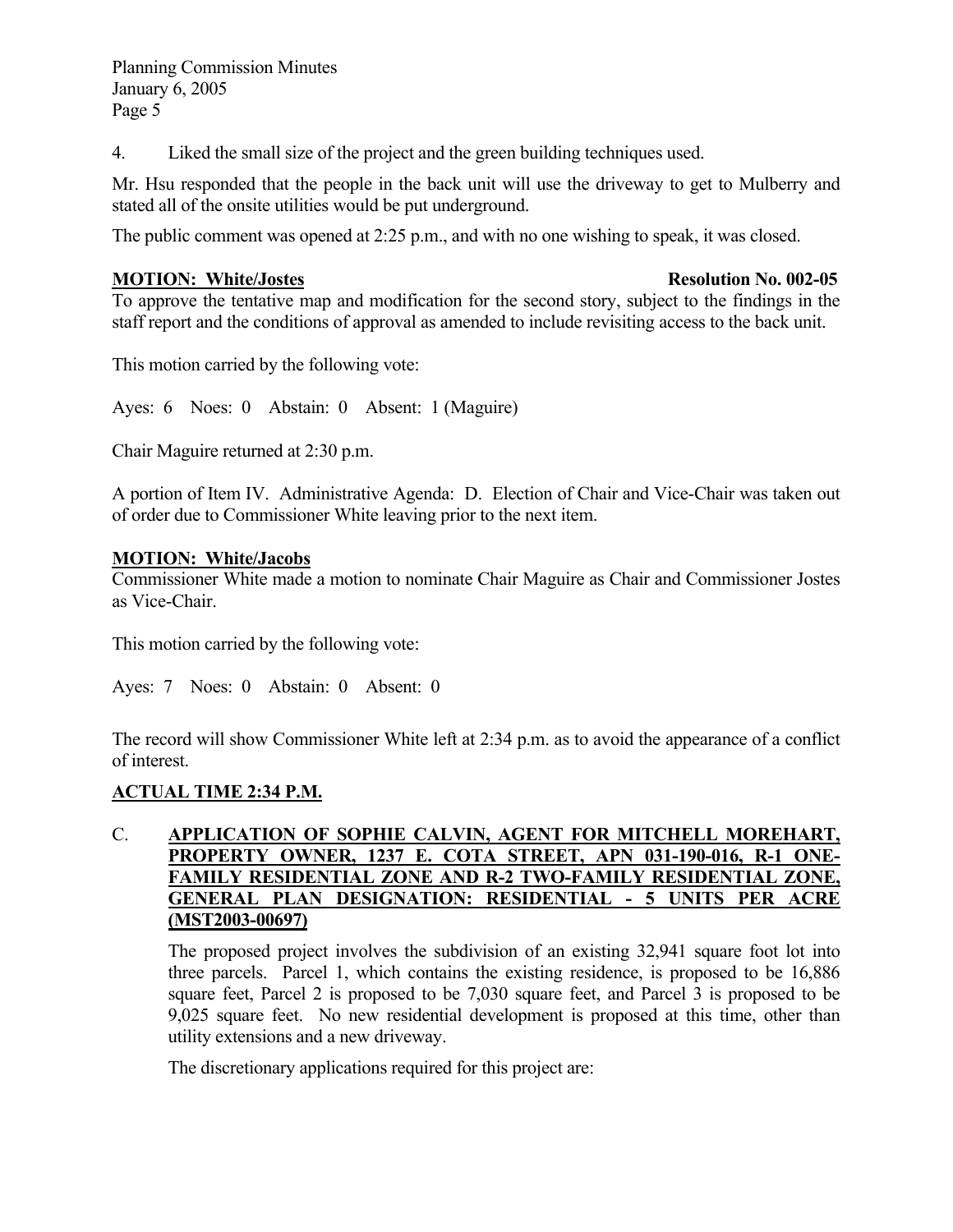- 1. Modifications to allow all three parcels to have less than the required 60 feet of frontage on a public street (SBMC § 28.15.080);
- 2. Waiver from the requirement that each lot created by a new subdivision shall front upon a public street or private driveway serving no more than two lots (SBMC §22.60.300); and
- 3. Tentative Subdivision Map (TSM) to divide one parcel into three residential parcels (SBMC Title 27).

The Environmental Analyst has determined that the project is exempt from further environmental review pursuant to the California Environmental Quality Guidelines Section 15315.

Allison De Busk, Associate Planner, gave the staff presentation.

Jessica Kinnahan, Planner, and Ms. Sophie Calvin spoke for the applicants.

The public hearing was opened at 2:50 p.m.

The following people spoke in opposition to the project:

Irene Rutledge Ceci Murphy Laura Benson Laura Grandcolas

The public comment was closed at 3:09 p.m.

Commissioners' comments and questions:

- 1. Asked about setback requirements for a flag lot.
- 2. Asked if contours are correct in a lot like this, and what are the considerations regarding drainage.
- 3. Asked about required parking.
- 4. Not fond of these particular modifications, feels you are trying to cram too much into one area.
- 5. Pedestrian access along the south side of the driveway makes more sense.
- 6. Would like to see height restrictions and development envelopes to be more consistent with the neighborhood. Feels approval can be reached, but the project needs a lot of changes.
- 7. Not convinced that project is compatible with the neighborhood. Would like to see a twolot project based on the topography and the rest of the neighborhood.
- 8. Would like to have applicant return after applicant has talked to neighbors regarding possible development envelopes.
- 9. Stressed it is the height they need to deal with, not number of stories.
- 10. Feels that when they get to a drainage design that is not typical; would like to ask for a second opinion, as he feels this item will be continued.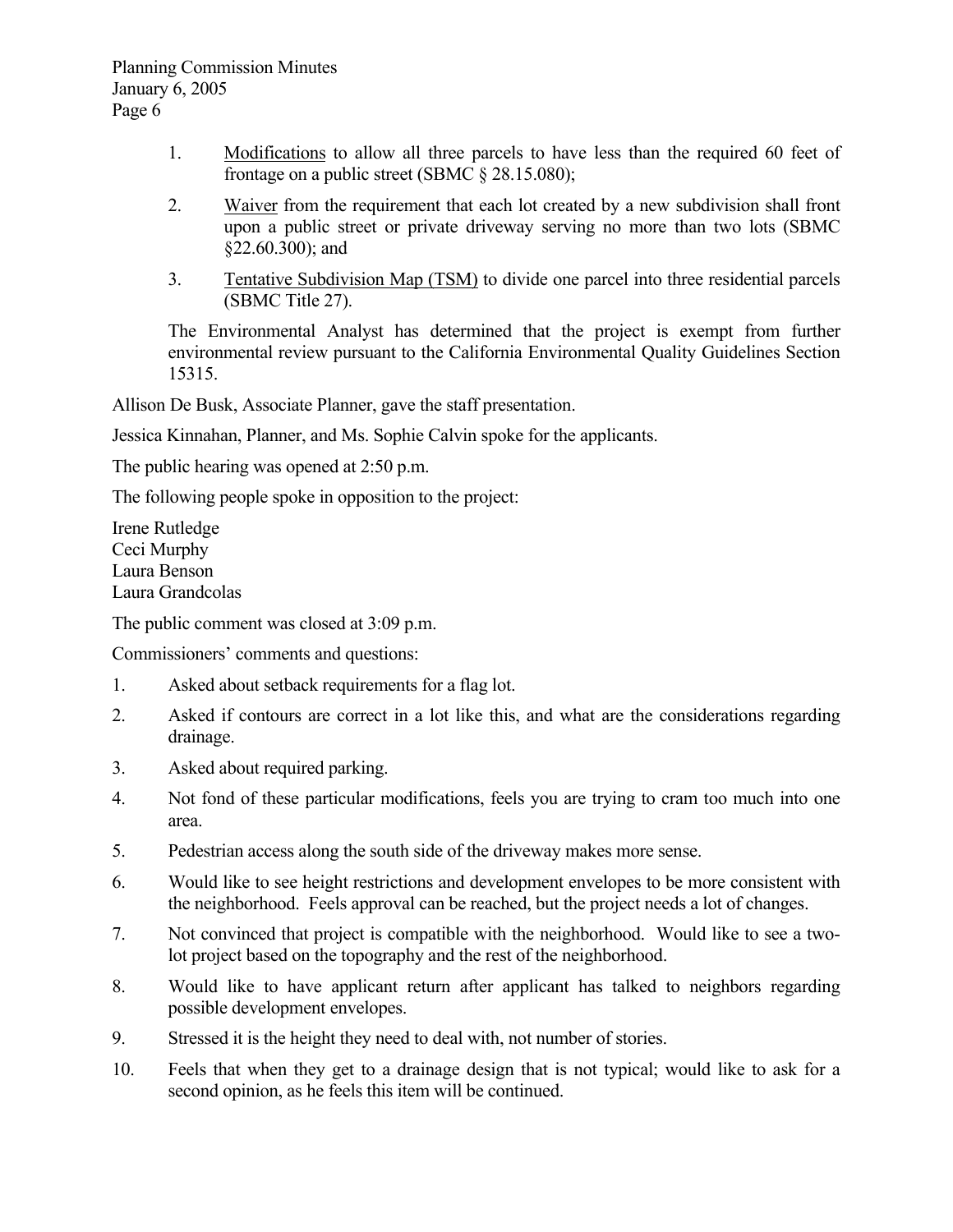- 11. Question about potential build-out on similar parcels nearby. Suggest working with the adjacent flag lot owner to do a project together.
- 12. Schedule another site visit and drive around the streets of the neighborhood.
- 13. It was suggested that the item be continued, based on drainage questions, exploration of building and development envelopes including height limitations, pedestrian path along the south side of the driveway, consider a two-lot subdivision, protect stonework and the historical character of the neighborhood. Additionally, the oak tree driplines should be shown and excluded from the development envelopes

Ms. Hubbell responded that the setback for a flag lot is the same as for other parcels. Except in the narrow front part of the lot, the requirements for interior yard setbacks are used.

Victoria Johnson, Project Engineer, addressed the Commission in regards to drainage. She stated that staff had recommended pursuing drainage easements. The applicant tried to acquire such easements and was not able to do so. Instead, the applicant proposed retention basins and drywells, based on the report prepared by Flowers and Associates. The drywells and retention basins are designed for more than enough capacity for potential storm drainage.

Ms. Hubbell also stated there is a person who can validate the report that was submitted by Flowers & Associates. She also noted that pumps work quite effectively when they have emergency generators. She also clarified that a notice was not received by Ms. Benson because she recently moved to the area and updated addresses from County Assessor's Office can take months.

Ms. Kinnehan clarified the drainage issue and commended Flowers & Associates. She said next time they would be happy to come and speak as they are very reputable firm. She agreed to a time extension.

**MOTION: Mahan/Jacobs**To continue the item indefinitely. Request that the applicant revise the plans to clearly show the actual oak tree driplines, the revised proposal include building and development envelopes and height limitations, restudy the driveway/path configuration, restudy the number of lots proposed, including maintenance of the stonework and incorporate that character into future home construction, show locations of the proposed retention basins and drywells, and respect the driplines of the oak trees in the building envelopes. Additionally, request that the engineer attend the next hearing to explain the drainage proposal, and schedule another site visit so Planning Commission can drive through the neighborhood to review neighborhood compatibility.

This motion carried by the following vote:

Ayes: 6 Noes: 0 Abstain: 1 (Harwood B. White) Absent: 0

Chair Maguire recessed at 3:53 p.m., and the meeting resumed at 4:04 p.m.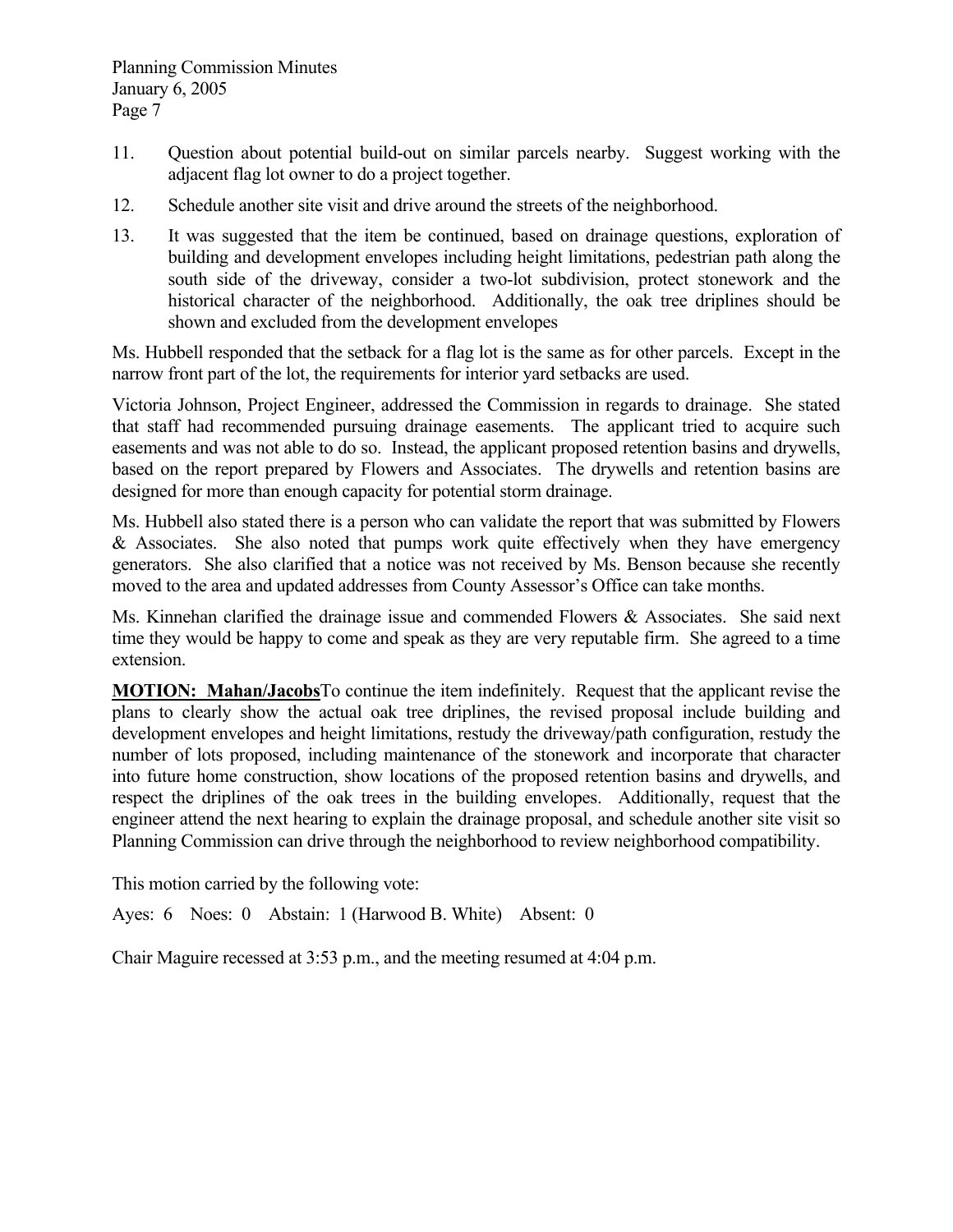#### **IV. ADMINISTRATIVE AGENDA**

A. Committee and Liaison Reports.

Commissioner Mahan attended the Historic Landmark Committee meeting on January 5, 2005 regarding the Granada Theater. It was the consensus of the Committee to leave the marquee the way it is. He noted the discussion was lengthy, and the issue was left up in the air, the vote was to basically leave it as is.

B. Review of the decisions of the Modification Hearing Officer in accordance with SBMC §28.92.026.

None were requested.

C. Appointment of 2005 Primary and Alternate Liaisons to City Boards and Commissions.

The Planning Commission made the following appointments:

**Airport Commission**  Charmaine Jacobs Bill Mahan – Alternate

**Airline Terminal Design Subcommittee**  Bill Mahan Charmaine Jacobs

**Architectural Board of Review**  Stella Larson Charmaine Jacobs – Alternate

**Creeks Rest. & Water Quality Imprvt. Program Citizen Advisory Committee**  John Jostes Harwood A. White, Jr. – Alternate

**Downtown Parking Committee**  George Myers Jonathan Maguire – Alternate

**Eastside Study Group**  Jonathan Maguire

**Harbor Commission**  Harwood A. White, Jr. Bill Mahan – Alternate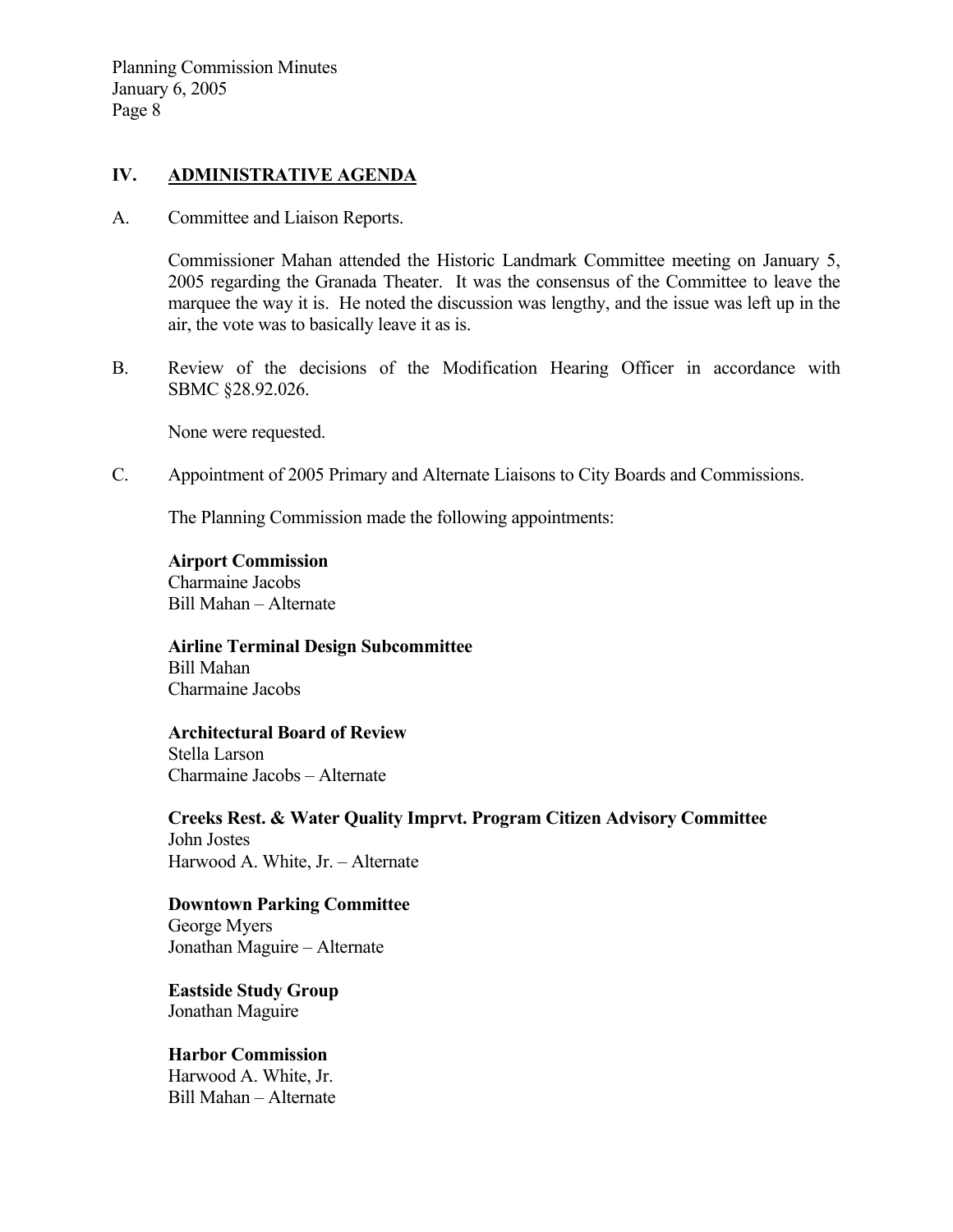# **Highway 101 Improvements Design Subcommittee**

Jonathan Maguire

#### **Historic Landmarks Commission**  Bill Mahan George Myers – Alternate

#### **Housing Policy Steering Committee**

Bill Mahan John Jostes Charmaine Jacobs, Alternate

#### **Mission Creek Design Subcommittee**

Harwood A. White, Jr. George Myers John Jostes – Alternate

#### **Neighborhood Preservation Ordinance Steering Committee**

Charmaine Jacobs Bill Mahan Stella Larson – Alternate

#### **Park and Recreation Commission**

Harwood A. White, Jr. Charmaine Jacobs – Alternate

# **Pedestrian Master Plan Technical Advisory Committee**

Jonathan Maguire

#### **Plaza De La Guerra Subcommittee**  Bill Mahan

Charmaine Jacobs – Alternate

#### **Process Improvement Liaisons**

John Jostes George Myers

#### **Solid Waste Management Advisory Committee**  Charmaine Jacobs

John Jostes – Alternate

### **Street Lighting Master Plan Subcommittee**  Stella Larson

John Jostes – Alternate